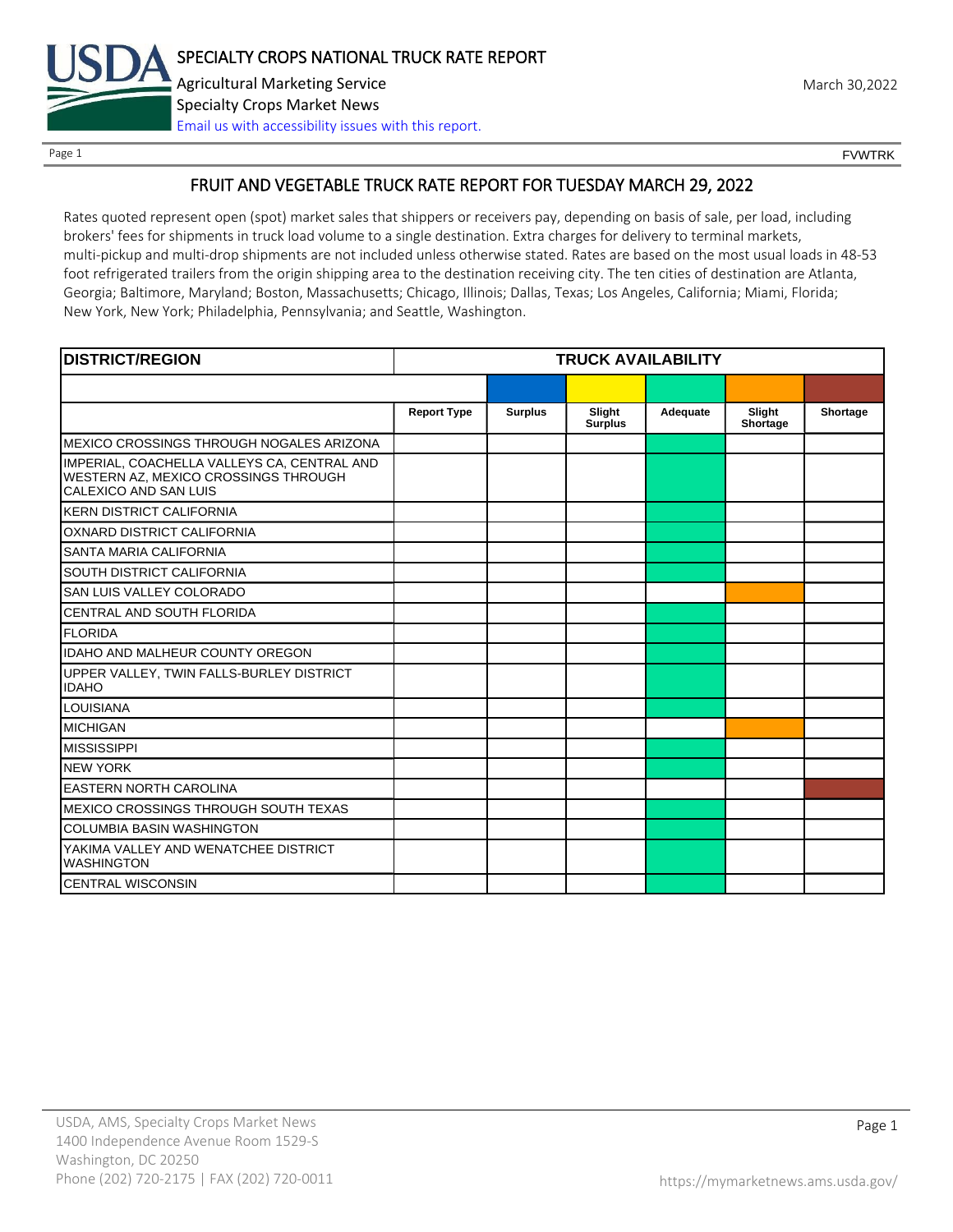

#### PRICES FOR TUESDAY MARCH 29, 2022

In areas where rates are based on package rates, per-load rates were derived by multiplying the package rate by the number of packages in the most usual load in a 48-53 foot trailer.

#### PERCENTAGE OF CHANGE FROM TUESDAY MARCH 22, 2022 SHOWN IN ()

#### MEXICO CROSSINGS THROUGH NOGALES ARIZONA

#### --BEANS, ROUND GREEN TYPE, CORN, SWEET, CUCUMBERS, EGGPLANT, GRAPEFRUIT, HONEYDEWS, ORANGES, SQUASH, TOMATILLOS, TOMATOES, TOMATOES, CHERRY, TOMATOES, GRAPE TYPE, TOMATOES, PLUM TYPE AND WATERMELONS

|              |          | RANGE     | <b>MOSTLY</b> |        |
|--------------|----------|-----------|---------------|--------|
| Atlanta      | Adequate | 6400-7000 | 6500-6600     | (0)    |
| Baltimore    | Adequate | 7400-7600 | 7400-7400     | (0)    |
| Boston       | Adequate | 8000-8500 | 8400-8500     | (0)    |
| Chicago      | Adequate | 5000-6000 | 5700-5900     | (0)    |
| Dallas       | Adequate | 3300-4000 | 3300-3400     | (0)    |
| Los Angeles  | Adequate | 1600-1900 |               | $(+3)$ |
| Miami        | Adequate | 6800-7200 | 6900-7000     | (0)    |
| New York     | Adequate | 7900-9000 | 8000-8200     | (0)    |
| Philadelphia | Adequate | 7700-8000 | 7700-7800     | (0)    |

IMPERIAL, COACHELLA VALLEYS CA, CENTRAL AND WESTERN AZ, MEXICO CROSSINGS THROUGH CALEXICO AND SAN LUIS

#### --ANISE, BOK CHOY, BROCCOLI, CABBAGE/ FRESH CUT, CAULIFLOWER, CELERY, CHINESE CABBAGE, CILANTRO, ENDIVE, ESCAROLE, GREENS, KALE, LEEKS, LETTUCE, GREEN LEAF, LETTUCE, ICEBERG, LETTUCE, RED LEAF, LETTUCE, ROMAINE, PARSLEY AND SPINACH

|             |          | RANGE      | MOSTLY    |         |
|-------------|----------|------------|-----------|---------|
| Atlanta     | Adequate | 6400-8700  | 7500-7900 | (0)     |
| Baltimore   | Adequate | 7500-9800  | 8700-9100 | (0)     |
| Chicago     | Adequate | 5800-8000  | 6600-7300 | (0)     |
| Dallas      | Adequate | 5000-7100  | 6100-6700 | (0)     |
| Los Angeles | Adequate | 1500-1900  | 1500-1800 | (-3)    |
| New York    | Adequate | 8200-10200 | 9000-9600 | (0)     |
| Seattle     | Adequate | 5700-6500  | 6100-6300 | $(+17)$ |

#### KERN DISTRICT CALIFORNIA

#### --CARROTS

|           |          | RANGE      | <b>MOSTLY</b> |     |
|-----------|----------|------------|---------------|-----|
| Atlanta   | Adequate | 6700-8900  | 7700-8100     | (0) |
| Baltimore | Adequate | 7700-10000 | 8900-9300     | (0) |
| Boston    | Adequate | 8700-10800 | 9600-10100    | (0) |
| Chicago   | Adequate | 6000-8200  | 6800-7500     | (0) |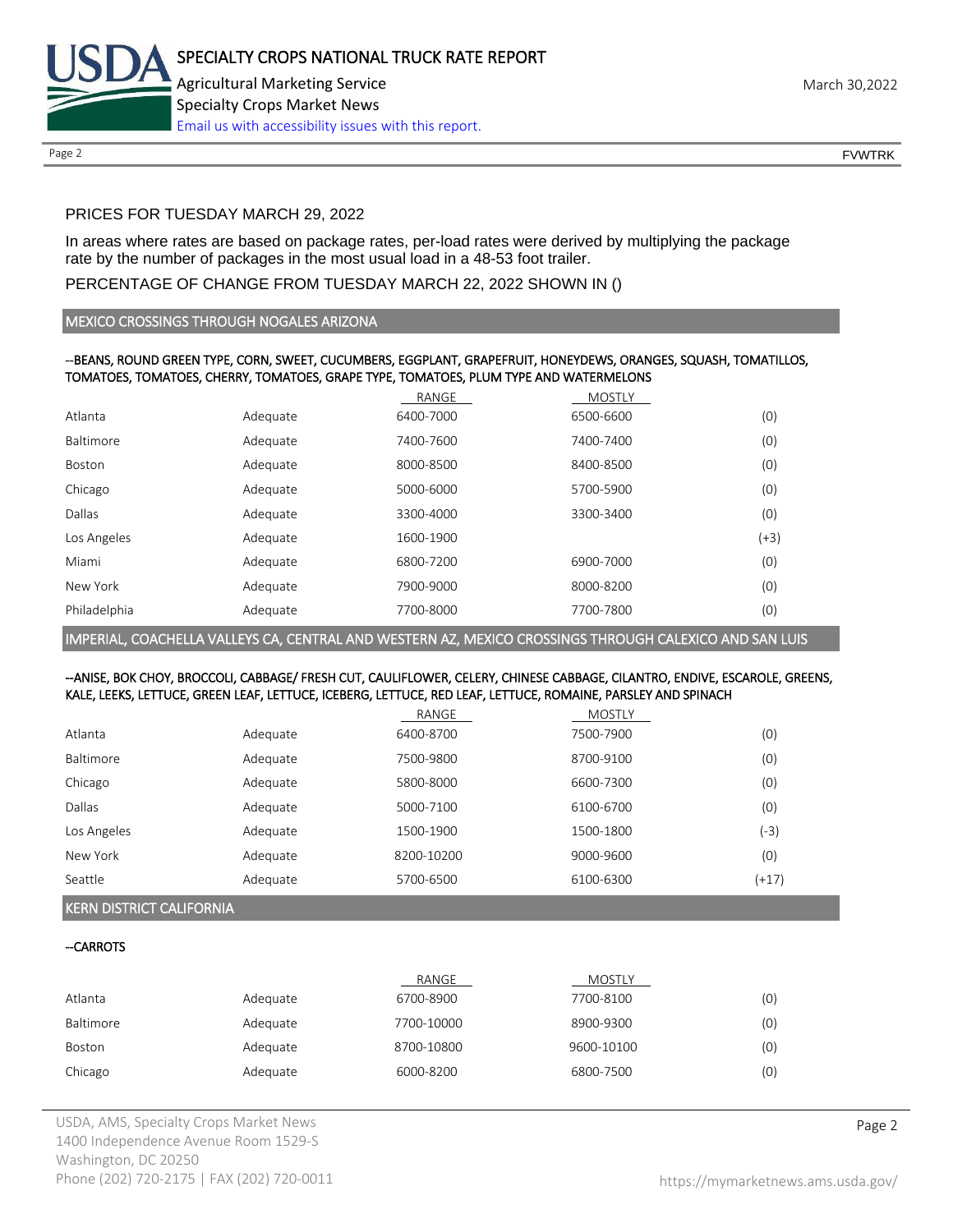

Agricultural Marketing Service **March 30,2022** 

Specialty Crops Market News

[Email us with accessibility issues with this report.](mailto:mars@ams.usda.gov?subject=508%20Inquiry/Report)

| Page 3                              |                                           |                                                                                                 |               |        | <b>FVWTRK</b> |
|-------------------------------------|-------------------------------------------|-------------------------------------------------------------------------------------------------|---------------|--------|---------------|
| Dallas                              | Adequate                                  | 5300-7300                                                                                       | 6300-6900     | (0)    |               |
| <b>OXNARD DISTRICT CALIFORNIA</b>   |                                           |                                                                                                 |               |        |               |
|                                     |                                           | -- ARTICHOKES, CABBAGE/ FRESH CUT, CELERY, CILANTRO, GREENS, KALE, LETTUCE, ROMAINE AND PARSLEY |               |        |               |
|                                     |                                           | RANGE                                                                                           | <b>MOSTLY</b> |        |               |
| Atlanta                             | Adequate                                  | 6600-8900                                                                                       | 7700-8100     | (0)    |               |
| Baltimore                           | Adequate                                  | 7700-10000                                                                                      | 8900-9300     | (0)    |               |
| Chicago                             | Adequate                                  | 6000-8200                                                                                       | 6800-7500     | (0)    |               |
| Dallas                              | Adequate                                  | 5300-7300                                                                                       | 6300-6900     | (0)    |               |
| Los Angeles                         | Adequate                                  | 1200-1800                                                                                       |               | $(-3)$ |               |
| Philadelphia                        | Adequate                                  | 8200-10200                                                                                      | 9000-9600     | (0)    |               |
| <b>SANTA MARIA CALIFORNIA</b>       |                                           |                                                                                                 |               |        |               |
| -- BROCCOLI, CAULIFLOWER AND CELERY |                                           |                                                                                                 |               |        |               |
|                                     |                                           | RANGE                                                                                           | <b>MOSTLY</b> |        |               |
| Atlanta                             | Adequate                                  | 6700-8900                                                                                       | 7700-8100     | (0)    |               |
| Baltimore                           | Adequate                                  | 7700-10000                                                                                      | 8900-9300     | (0)    |               |
| Boston                              | Adequate                                  | 8800-10800                                                                                      | 9600-10100    | (0)    |               |
| Chicago                             | Adequate                                  | 6000-8200                                                                                       | 6800-7500     | (0)    |               |
| Dallas                              | Adequate                                  | 5500-7300                                                                                       | 6300-6900     | (0)    |               |
| Miami                               | Adequate                                  | 8800-10500                                                                                      | 9200-9900     | $(-1)$ |               |
| New York                            | Adequate                                  | 8400-10400                                                                                      | 9200-9800     | (0)    |               |
| Philadelphia                        | Adequate                                  | 7700-10000                                                                                      | 8900-9300     | (0)    |               |
| SOUTH DISTRICT CALIFORNIA           |                                           |                                                                                                 |               |        |               |
|                                     | -- AVOCADOS, LEMONS, ORANGES AND TANGELOS |                                                                                                 |               |        |               |
|                                     |                                           | RANGE                                                                                           | <b>MOSTLY</b> |        |               |
| Atlanta                             | Adequate                                  | 7400-8700                                                                                       | 7400-7900     | (0)    |               |
| Baltimore                           | Adequate                                  | 8700-9800                                                                                       | 8700-9400     | $(+1)$ |               |
| Boston                              | Adequate                                  | 8600-10400                                                                                      | 9400-10100    | (0)    |               |
| Chicago                             | Adequate                                  | 5800-7800                                                                                       | 6400-7200     | $(-4)$ |               |
| Dallas                              | Adequate                                  | 6000-7100                                                                                       | 6000-6700     | (0)    |               |
| Miami                               | Adequate                                  | 8600-10300                                                                                      | 9300-10000    | (0)    |               |
| New York                            | Adequate                                  | 8300-10000                                                                                      | 8500-9500     | (0)    |               |
| Seattle                             | Adequate                                  | 5700-6500                                                                                       | 5800-6300     | $(+3)$ |               |

## SAN LUIS VALLEY COLORADO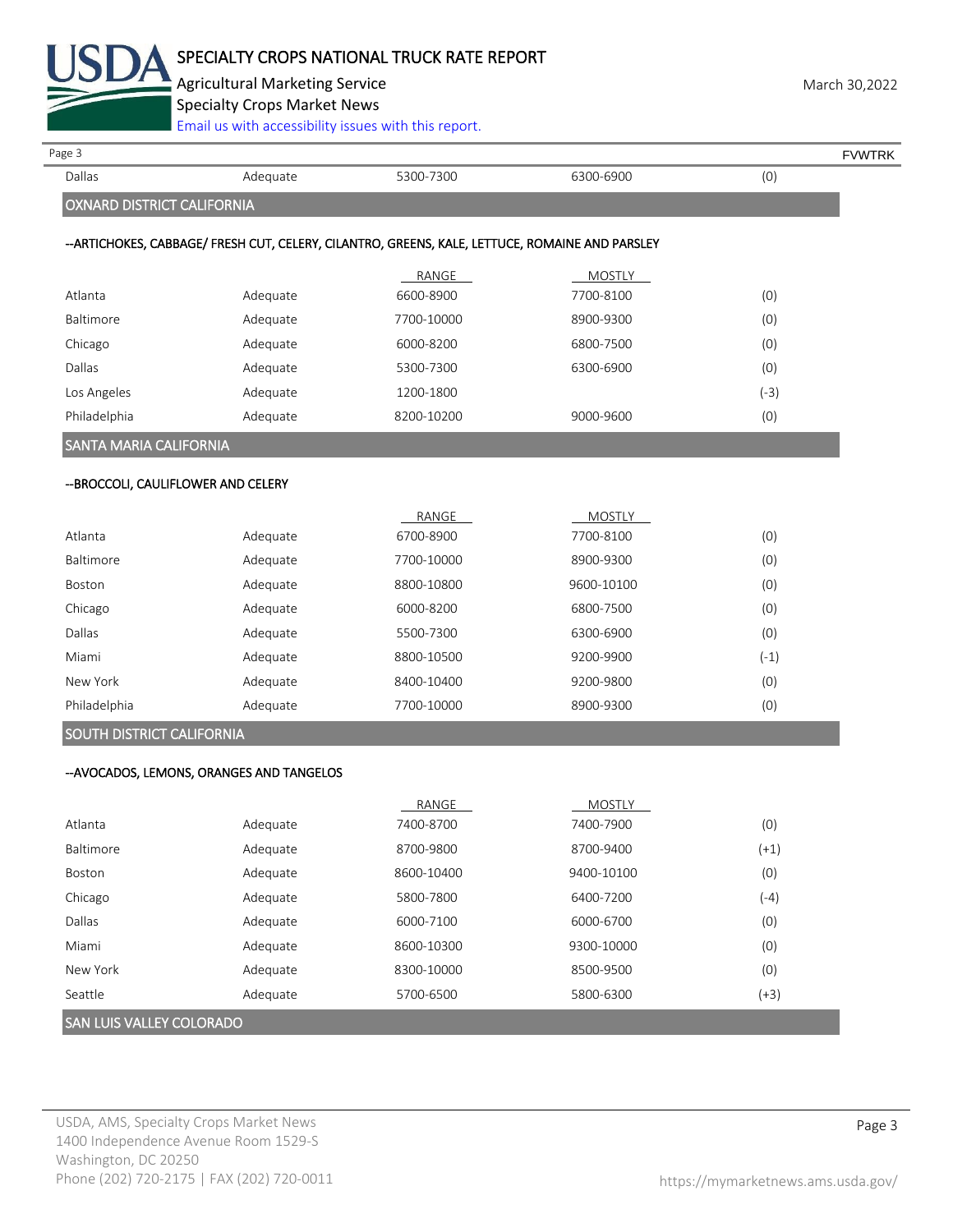

--POTATOES

Agricultural Marketing Service **March 30,2022** Specialty Crops Market News

[Email us with accessibility issues with this report.](mailto:mars@ams.usda.gov?subject=508%20Inquiry/Report)

Page 4 FOUNTRK And the set of the set of the set of the set of the set of the set of the set of the set of the set of the set of the set of the set of the set of the set of the set of the set of the set of the set of the s

|                                  |                 | RANGE     | MOSTLY |     |
|----------------------------------|-----------------|-----------|--------|-----|
| Atlanta                          | Slight Shortage | 4500-4950 |        | (0) |
| Dallas                           | Slight Shortage | 2250-2475 |        | (0) |
| New York                         | Slight Shortage | 6300-6750 |        | (0) |
| Philadelphia                     | Slight Shortage | 6300-6750 |        | (0) |
| <b>CENTRAL AND SOUTH FLORIDA</b> |                 |           |        |     |

#### --BEANS, CABBAGE, CANTALOUPES, CORN, SWEET, CUCUMBERS, EGGPLANT, ENDIVE, ESCAROLE, OKRA, PEPPERS, BELL TYPE, PEPPERS, OTHER, RADISHES, SQUASH, YELLOW STRAIGHTNECK, SQUASH, ZUCCHINI, STRAWBERRIES, TOMATOES, CHERRY, TOMATOES, GRAPE TYPE, TOMATOES, PLUM TYPE AND WATERMELONS

|              |          | RANGE     | MOSTLY |  |
|--------------|----------|-----------|--------|--|
| Atlanta      | Adequate | 1400-1600 |        |  |
| Baltimore    | Adequate | 3100-3300 |        |  |
| Boston       | Adequate | 4000-4200 |        |  |
| Chicago      | Adequate | 2800-3000 |        |  |
| New York     | Adequate | 3500-3700 |        |  |
| Philadelphia | Adequate | 2800-3000 |        |  |

FLORIDA

--POTATOES

|              |          | RANGE     | <b>MOSTLY</b> |     |
|--------------|----------|-----------|---------------|-----|
| Atlanta      | Adequate | 1200-1400 |               | (0) |
| Miami        | Adequate | 800-900   |               | (0) |
| New York     | Adequate | 4000-4200 |               | (0) |
| Philadelphia | Adequate | 3000-3500 |               | (0) |
|              |          |           |               |     |

#### IDAHO AND MALHEUR COUNTY OREGON

--ONIONS, DRY

|                  |          | RANGE     | <b>MOSTLY</b> |         |
|------------------|----------|-----------|---------------|---------|
| Atlanta          | Adequate | 5950-6800 |               | $(-21)$ |
| <b>Baltimore</b> | Adequate | 6800-7863 |               | $(-13)$ |
| Boston           | Adequate | 7650-8713 |               | $(-11)$ |
| Chicago          | Adequate | 5525-5950 |               | $(+1)$  |
| Dallas           | Adequate | 5100-5950 |               | $(-3)$  |
| Los Angeles      | Adequate | 2338-2975 |               | $(-1)$  |
| Miami            | Adequate | 8075-8500 |               | $(-21)$ |
| New York         | Adequate | 7225-8500 | 7650-8075     | $(-15)$ |
| Philadelphia     | Adequate | 6800-7863 |               | $(-13)$ |

#### UPPER VALLEY, TWIN FALLS-BURLEY DISTRICT IDAHO

USDA, AMS, Specialty Crops Market News **Page 4** 1400 Independence Avenue Room 1529-S Washington, DC 20250 Phone (202) 720-2175 | FAX (202) 720-0011 <https://mymarketnews.ams.usda.gov/>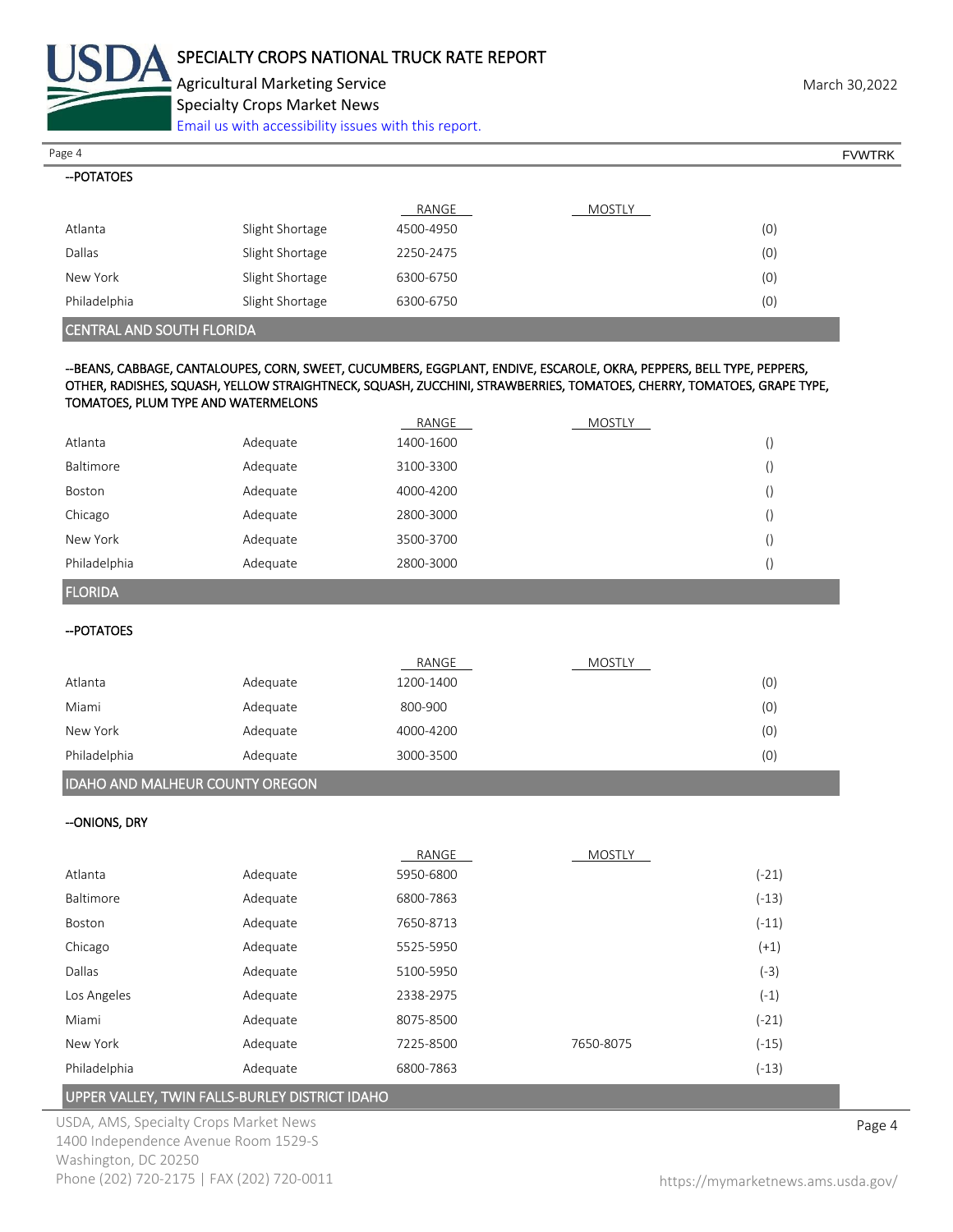

Specialty Crops Market News

[Email us with accessibility issues with this report.](mailto:mars@ams.usda.gov?subject=508%20Inquiry/Report)

Page 5 FOUNTRK And the set of the set of the set of the set of the set of the set of the set of the set of the set of the set of the set of the set of the set of the set of the set of the set of the set of the set of the s

| -- POTATOES        |                 |           |               |         |
|--------------------|-----------------|-----------|---------------|---------|
|                    |                 | RANGE     | <b>MOSTLY</b> |         |
| Atlanta            | Adequate        | 6000-7250 |               | $(-16)$ |
| Baltimore          | Adequate        | 7800-8500 |               | $(-3)$  |
| Boston             | Adequate        | 8500-9500 |               | $(-9)$  |
| Chicago            | Adequate        | 4000-5500 |               | $(-5)$  |
| Dallas             | Adequate        | 4000-5500 |               | $(-6)$  |
| Los Angeles        | Adequate        | 2125-3200 |               | $(-7)$  |
| Miami              | Adequate        | 8000-9500 |               | $(-5)$  |
| New York           | Adequate        | 8000-9000 |               | $(-6)$  |
| Philadelphia       | Adequate        | 8000-9000 |               | $(-1)$  |
| <b>LOUISIANA</b>   |                 |           |               |         |
| -- SWEET POTATOES  |                 |           |               |         |
|                    |                 | RANGE     | <b>MOSTLY</b> |         |
| Boston             | Adequate        | 6000-6400 |               | (0)     |
| New York           | Adequate        | 5600-6200 | 6000-6000     | (0)     |
| <b>MICHIGAN</b>    |                 |           |               |         |
| --APPLES           |                 |           |               |         |
|                    |                 | RANGE     | <b>MOSTLY</b> |         |
| Atlanta            | Slight Shortage | 3900-4200 |               | (0)     |
| Baltimore          | Slight Shortage | 3400-3600 |               | (0)     |
| Chicago            | Slight Shortage | 1200-1400 |               | (0)     |
| Dallas             | Slight Shortage | 3600-3800 |               | (0)     |
| New York           | Slight Shortage | 4000-4300 |               | (0)     |
| Philadelphia       | Slight Shortage | 3800-4100 |               | (0)     |
| <b>MISSISSIPPI</b> |                 |           |               |         |
| --SWEET POTATOES   |                 |           |               |         |
|                    |                 | RANGE     | <b>MOSTLY</b> |         |
| Atlanta            | Adequate        | 1600-1800 |               | (0)     |
| Chicago            | Adequate        | 2000-2800 | 2400-2800     | (0)     |
| <b>NEW YORK</b>    |                 |           |               |         |
| -- APPLES          |                 |           |               |         |
|                    |                 | RANGE     | <b>MOSTLY</b> |         |
| Atlanta            | Adequate        | 5500-6500 |               | (0)     |

USDA, AMS, Specialty Crops Market News **Page 5** 1400 Independence Avenue Room 1529-S Washington, DC 20250 Phone (202) 720-2175 | FAX (202) 720-0011 <https://mymarketnews.ams.usda.gov/>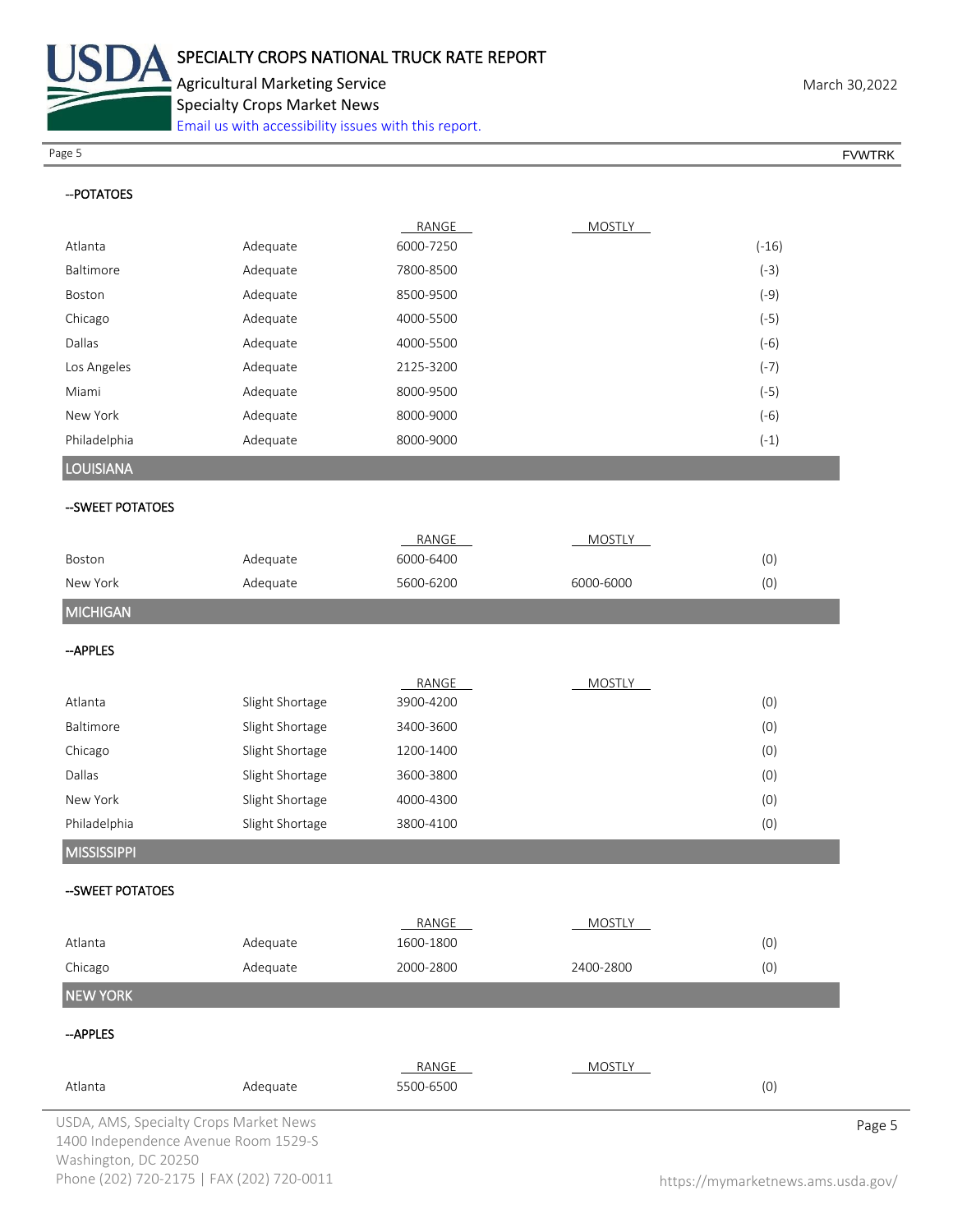

# SPECIALTY CROPS NATIONAL TRUCK RATE REPORT

Agricultural Marketing Service **March 30,2022** Specialty Crops Market News

[Email us with accessibility issues with this report.](mailto:mars@ams.usda.gov?subject=508%20Inquiry/Report)

| Page 6       |          |           |           | <b>FVWTRK</b> |  |
|--------------|----------|-----------|-----------|---------------|--|
| Baltimore    | Adequate | 3000-4000 |           | (0)           |  |
| Boston       | Adequate | 2000-4000 | 3000-3800 | (0)           |  |
| Miami        | Adequate | 6000-7000 |           | (0)           |  |
| New York     | Adequate | 3000-3500 | 3300-3500 | (0)           |  |
| Philadelphia | Adequate | 2000-5000 | 3000-3500 | (0)           |  |

#### EASTERN NORTH CAROLINA

#### --SWEET POTATOES

|              |          | RANGE     | <b>MOSTLY</b> |     |
|--------------|----------|-----------|---------------|-----|
| Atlanta      | Shortage | 2800-2800 |               | (0) |
| Baltimore    | Shortage | 2200-2200 |               | (0) |
| Boston       | Shortage | 4250-4250 |               | (0) |
| Chicago      | Shortage | 5000-5000 |               | (0) |
| Miami        | Shortage | 3000-3000 |               | (0) |
| New York     | Shortage | 2800-3000 |               | (0) |
| Philadelphia | Shortage | 2500-2800 |               | (0) |

#### MEXICO CROSSINGS THROUGH SOUTH TEXAS

#### --BROCCOLI, CARROTS, CHAYOTE, CILANTRO, CUCUMBERS, GRAPEFRUIT, LIMES, MANGOES, ORANGES, PAPAYA, PEPPERS, ANAHEIM, PEPPERS, BELL TYPE, PEPPERS, HABANERO, PEPPERS, JALAPENO, PEPPERS, POBLANO, PEPPERS, SERRANO, PINEAPPLES, TOMATILLOS, TOMATOES, TOMATOES, GRAPE TYPE, TOMATOES, PLUM TYPE AND WATERMELONS

|                                  |          | RANGE     | <b>MOSTLY</b> |        |
|----------------------------------|----------|-----------|---------------|--------|
| Atlanta                          | Adequate | 4400-5000 | 4500-4800     | $(+1)$ |
| Baltimore                        | Adequate | 6200-7200 | 6500-7000     | $(-1)$ |
| <b>Boston</b>                    | Adequate | 7800-8200 | 8000-8200     | (0)    |
| Chicago                          | Adequate | 4900-5400 | 5000-5300     | $(-1)$ |
| Dallas                           | Adequate | 1800-2300 | 2000-2200     | (0)    |
| Los Angeles                      | Adequate | 4000-5200 | 4400-4600     | $(+5)$ |
| Miami                            | Adequate | 5300-6200 | 5500-6000     | $(+8)$ |
| New York                         | Adequate | 7800-8200 |               | (0)    |
| Philadelphia                     | Adequate | 7000-7800 | 7600-7800     | (0)    |
| Seattle                          | Adequate | 7800-8600 |               | $(+3)$ |
| <b>COLUMBIA BASIN WASHINGTON</b> |          |           |               |        |

# --ONIONS, DRY AND POTATOES

|             |          | RANGE      | <b>MOSTLY</b> |         |
|-------------|----------|------------|---------------|---------|
| Atlanta     | Adequate | 8300-9000  |               | (-8)    |
| Dallas      | Adequate | 6500-7500  |               | (-6)    |
| Los Angeles | Adequate | 3200-3500  |               | $(-13)$ |
| Miami       | Adequate | 9800-11500 |               | (-5)    |

USDA, AMS, Specialty Crops Market News **Page 6** 1400 Independence Avenue Room 1529-S Washington, DC 20250 Phone (202) 720-2175 | FAX (202) 720-0011 <https://mymarketnews.ams.usda.gov/>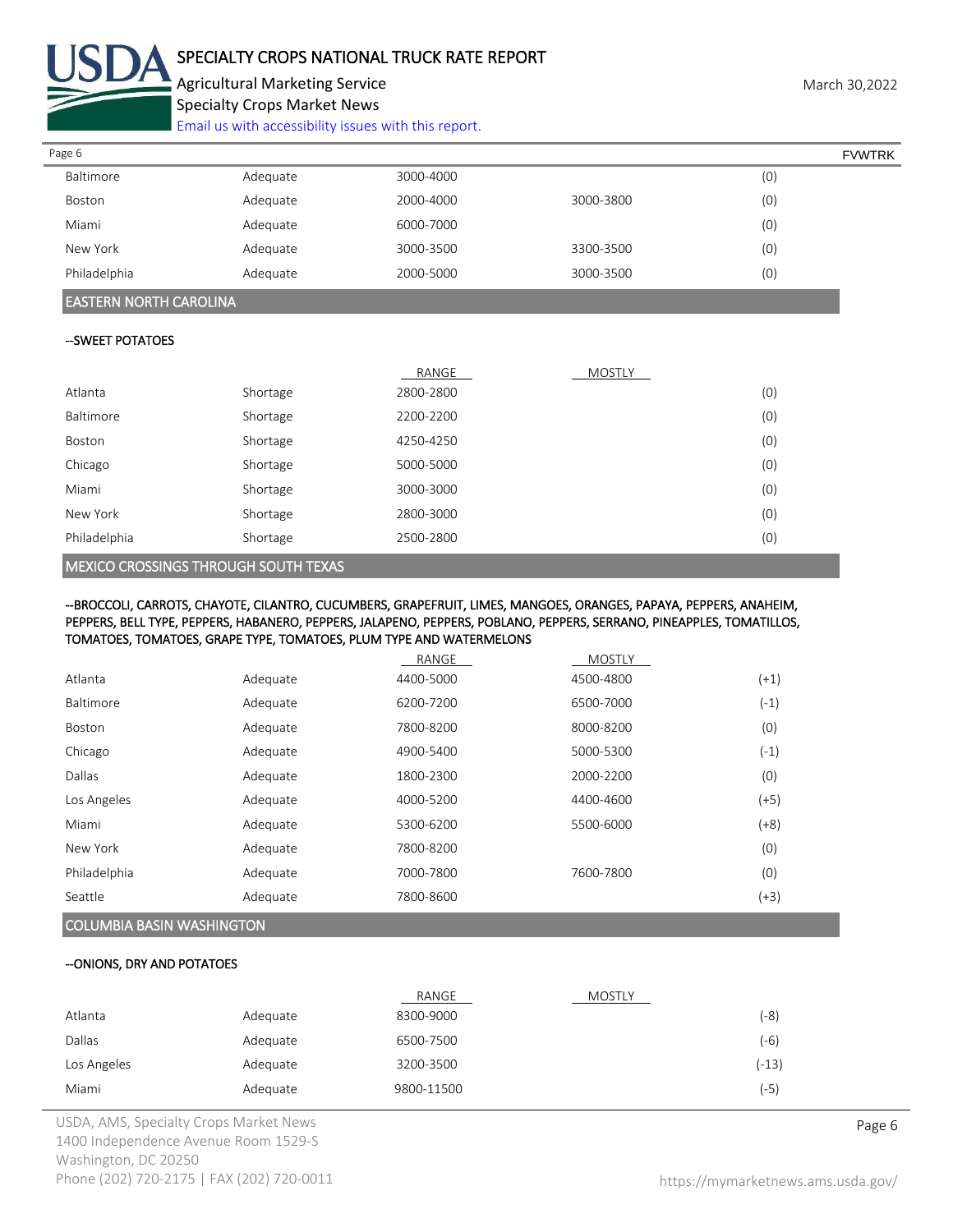

Agricultural Marketing Service **March 30,2022** Specialty Crops Market News

[Email us with accessibility issues with this report.](mailto:mars@ams.usda.gov?subject=508%20Inquiry/Report)

Page 7 FOUNTRK And the set of the set of the set of the set of the set of the set of the set of the set of the set of the set of the set of the set of the set of the set of the set of the set of the set of the set of the s

New York Adequate 10800-11500 (-3)

# YAKIMA VALLEY AND WENATCHEE DISTRICT WASHINGTON

#### --APPLES AND PEARS

|                          |          | RANGE      | <b>MOSTLY</b> |         |
|--------------------------|----------|------------|---------------|---------|
| Atlanta                  | Adequate | 8000-9200  | 8600-9200     | $(-1)$  |
| Baltimore                | Adequate | 8700-9800  | 9000-9500     | $(-1)$  |
| <b>Boston</b>            | Adequate | 9300-10500 | 9700-10200    | (0)     |
| Chicago                  | Adequate | 6300-7500  | 6900-7400     | (0)     |
| Dallas                   | Adequate | 6200-7400  | 6600-7300     | $(-1)$  |
| Los Angeles              | Adequate | 2400-3200  | 2700-3100     | $(-11)$ |
| Miami                    | Adequate | 9700-10600 | 10000-10500   | $(-2)$  |
| New York                 | Adequate | 8900-10000 | 9400-9800     | $(-1)$  |
| Philadelphia             | Adequate | 8800-10000 | 9000-9700     | $(-1)$  |
| Seattle                  | Adequate | 1000-1500  | 1100-1300     | (-8)    |
| <b>CENTRAL WISCONSIN</b> |          |            |               |         |

# --ONIONS, DRY AND POTATOES

|              |          | RANGE     | <b>MOSTLY</b> |     |
|--------------|----------|-----------|---------------|-----|
| Atlanta      | Adequate | 4675-5525 | 5000-5525     | (0) |
| Baltimore    | Adequate | 4250-5200 |               | (0) |
| Boston       | Adequate | 5100-6000 |               | (0) |
| Chicago      | Adequate | 1200-1913 | 1488-1913     | (0) |
| Miami        | Adequate | 6000-6800 |               | (0) |
| New York     | Adequate | 5100-5950 | 5100-5500     | (0) |
| Philadelphia | Adequate | 4250-5200 | 5100-5200     | (0) |